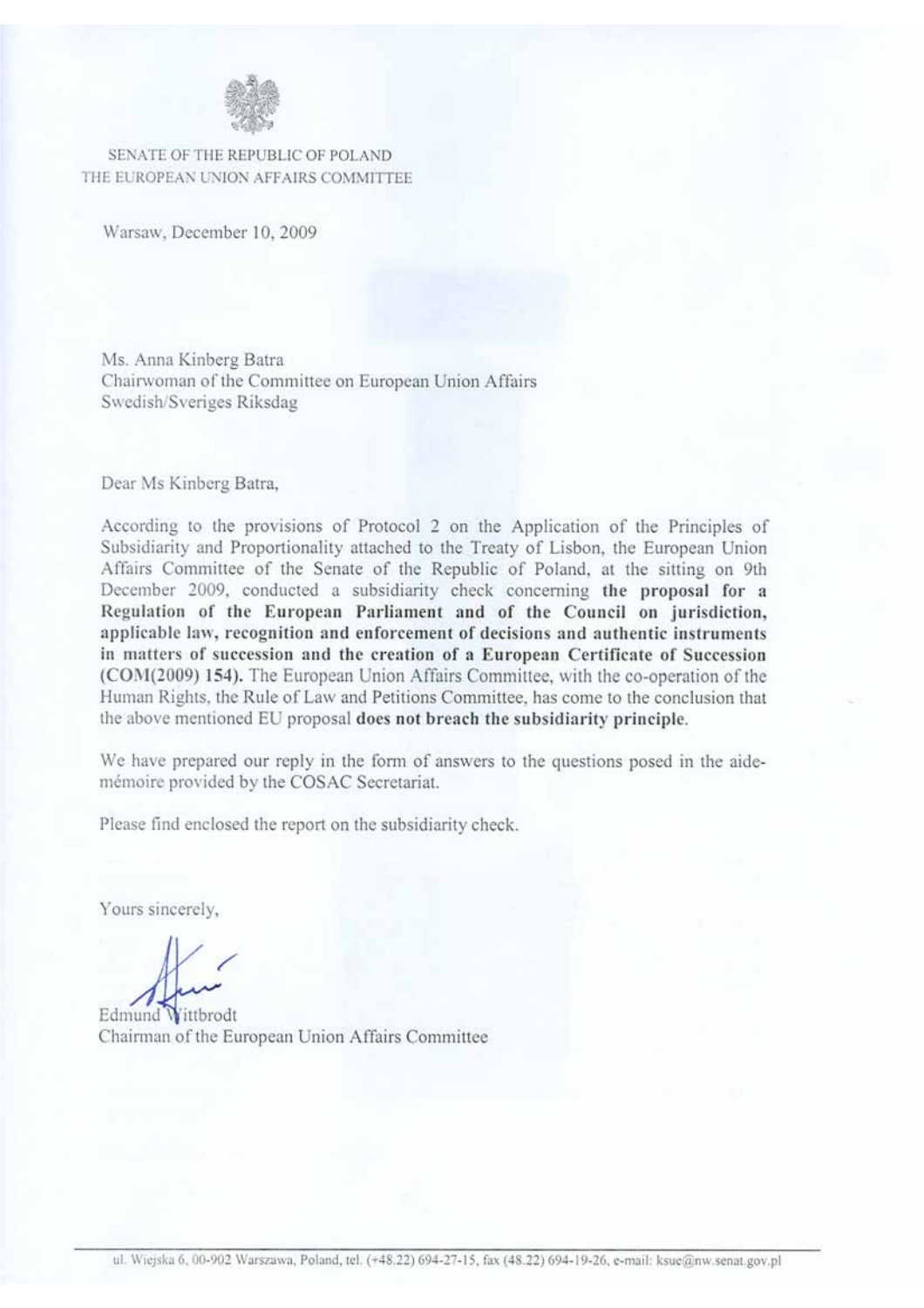

 SENATE OF THE REPUBLIC OF POLAND THE EUROPEAN UNION AFFAIRS COMMITTEE

Warsaw, December 10, 2009

# **SENATE OF THE REPUBLIC OF POLAND**

**Report on the subsidiarity check under the Treaty of Lisbon on the proposal for a Regulation of the European Parliament and of the Council on jurisdiction, applicable law, recognition and enforcement of decisions and authentic instruments in matters of succession and the creation of a European Certificate of Succession (COM(2009) 154).**

At the sitting on 9<sup>th</sup> December 2009 the Senate's European Union Affairs Committee carried out a subsidiarity check following the procedure agreed by the COSAC. The check was completed and the conclusions formulated as follows:

#### *Procedures:*

### **1. Which parliamentary committees were involved in the subsidiarity check and how?**

*Two parliamentary committees were involved in the subsidiarity check in the Senate of the Republic of Poland: the European Union Affairs Committee and the Human Rights, the Rule of Law and Petitions Committee.*

*At the first sitting concerning the subsidiarity check the European Union Affairs Committee discussed the procedures regarding the subsidiarity check, as well as approved the working agenda, the sectoral committees to give opinions on the said proposal and the choice of the experts. The Human Rights, the Rule of Law and Petitions Committee joined the EU Affairs Committee at the second sitting concerning the subsidiarity check. After a discussion both committees came to the conclusion that the above-mentioned proposal complies with the principle of subsidiarity.*

### **2. Was the plenary involved?**

*No.*

### **3. At which level the final decision was taken and who signed it?**

*The decision was taken by the European Union Affairs Committee and signed by the chairman of the Committee.*

#### **4. Which administrative services of your parliament were involved and how? Please specify.**

*The Analyses and Documentation Office (seeking external experts and concluding agreements with them), the European Union Unit (preparing a sitting, drafting an opinion, making a report).*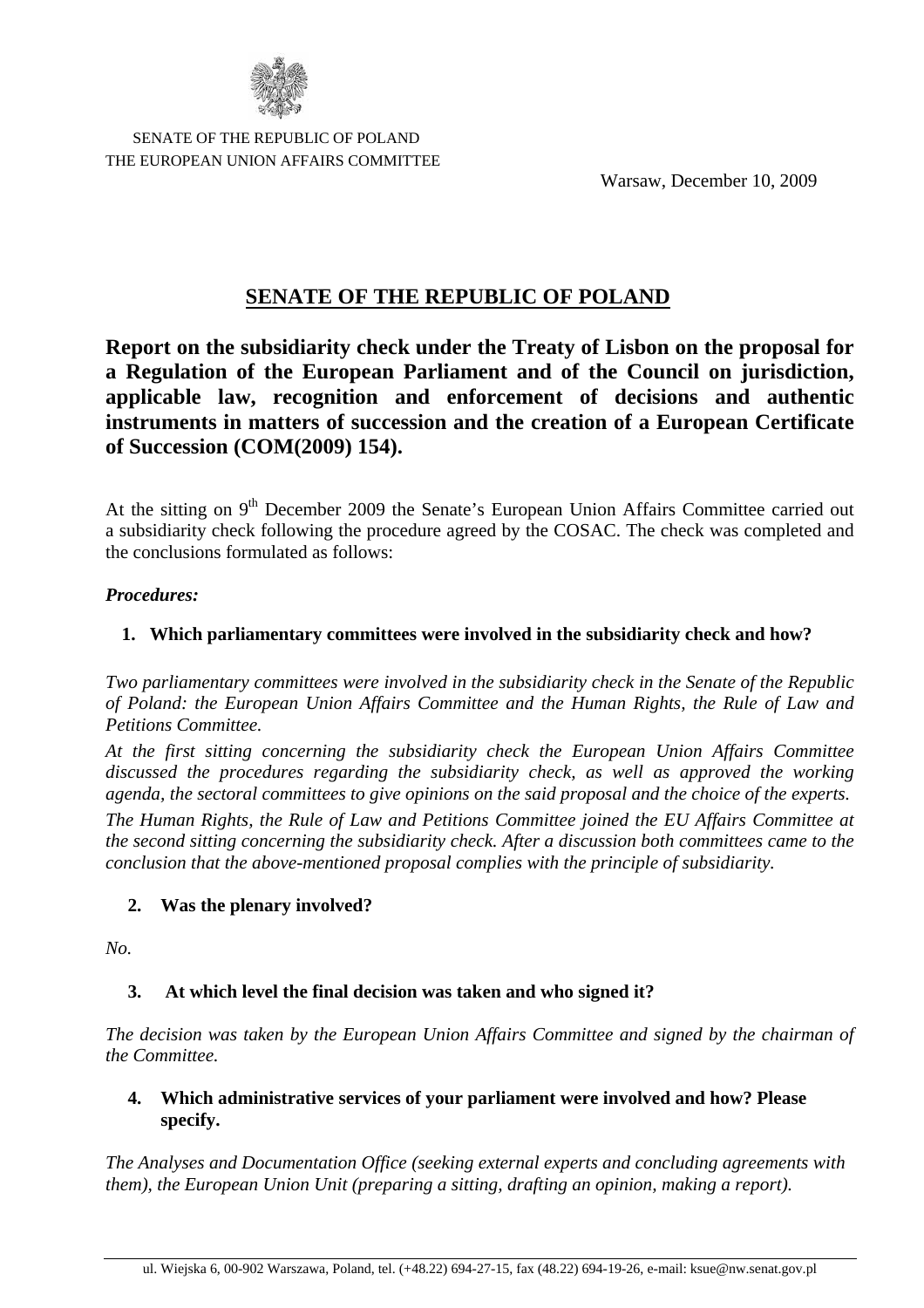### **5. In case of a bicameral parliament, did you coordinate the subsidiarity check with the other chamber?**

*No.*

### **6. Did your government provide any information on the compliance of the Proposal with the principle of subsidiarity?**

*The government's written position on the proposed draft regulation, submitted to the parliament, included their opinion on the compliance with the subsidiarity and proportionality principles. A government official took part in the committee sitting and provided the senators with additional information.*

# **7. Did you consult your regional parliaments with legislative powers?**

*No. There are no regional parliaments or any similar bodies in Poland.*

### **8. Did you consult any non-governmental organisations, interest groups, external experts or other stakeholders?**

*Yes, the Committee was provided with an external expertise prepared by an independent expert.*

## **9. What was the chronology of events? Please specify the dates.**

- ¾ *21 October 2009, the European Commission published all linguistic versions of the Proposal for a Regulation*
- ¾ *3 November 2009 the sitting of the European Union Affairs Committee:*
- *discussing the procedures regarding the subsidiarity check*
- *approving the working agenda*
- *appointing the sectoral committees to give opinions on the said proposal*
- *choosing the experts*
- ¾ *9 December 2009 the joint sitting of the European Union Affairs Committee and the Human Rights, the Rule of Law and Petitions Committee:*
- - *hearing the opinions of the government representatives*
- *hearing the opinions of the Committee expert*
- *discussion*
- *adopting an opinion on the basis of the tabled motions*
- ¾ *11 December 2009 preparing and forwarding the report to the COSAC secretariat.*

### **10. Did you cooperate with other national parliaments in the process? If so, by what means?**

*No.*

### **11. Did you publicise your findings? If so, by what means?**

*Yes, a report on the subsidiarity check has been publicised on the website of the European Union Affairs Committee and in the IPEX network.*